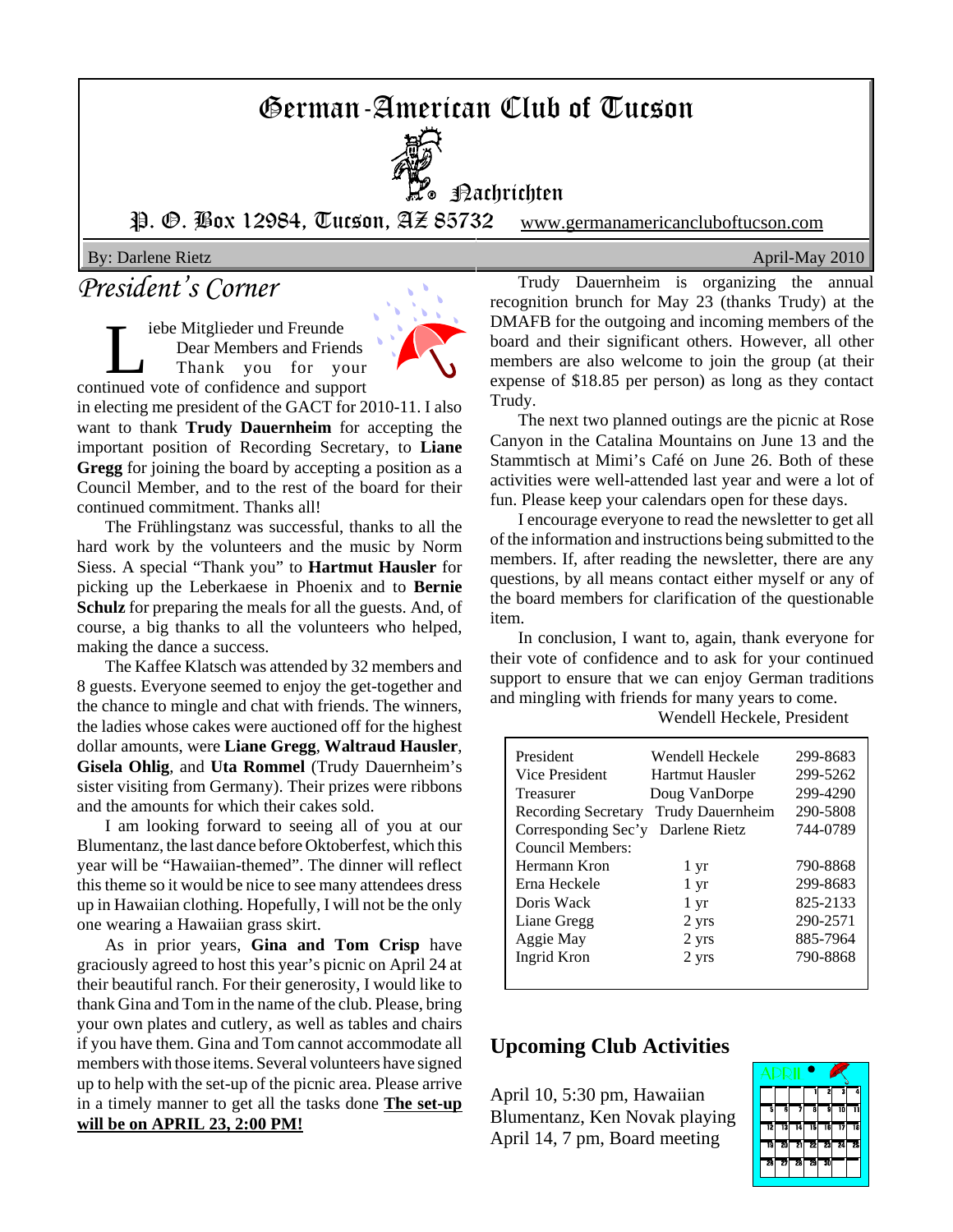#### 2 By: Darlene Rietz April-May 2010

| April 21, 7 pm, Membership meeting                 |
|----------------------------------------------------|
| April 24, 2 pm, picnic at Crisp's ranch, 4231 S.   |
| Pauline Lane                                       |
| May 23, 11 am, Membership Recognition Brunch       |
| at DM O'Club                                       |
| June 2, 7 pm, Special Planning Meeting for Oktfest |
| June 13, 11 am, Picnic at Rose Canyon Ramada #1    |
| June 26, 6 pm, Stammtisch Get-together, Mimi's     |
| Café at Tucson Mall, Oracle Road                   |
| July 10, 8:30 am, Membership Breakfast, The        |
| Good Egg, NE corner Grant and Swan                 |
| Aug. 4, 7 pm, Board meeting                        |
| Aug. 13, 6 pm, Gaslight Theater                    |
| Aug. 18, 7 pm, Membership meeting                  |
|                                                    |

Congratulations to members celebrating a birthday in **April**



| Cynthia Cooper    | 02 |
|-------------------|----|
| Virginia Hellmund | 03 |
| Erna Heckele      | 09 |
| Bernhild Koehler  | 14 |
| Aiga Loeffler     | 14 |
| Ernest Knudson    | 17 |
| Ronald Brauner    | 18 |
| Josephine Boehm   | 19 |
| Harlan Werth      | 19 |
| Sulfa Brauner     | 20 |
| Shirley Logan     | 25 |
| Elizabeth Minarik | 26 |
|                   |    |



| Christel May-Yoas | 01 |
|-------------------|----|
| Erika Eckhardt    | 02 |
| Gisela Ohlig      | 06 |
| Anna Schwarz      | 09 |
| Marshall Nichols  | 12 |
| Connie Siepker    | 12 |
| Jerry Mullins     | 16 |
| Christa Schrubbe  | 17 |
| Inge Larsen       | 20 |

| Janet Luszczek     | 21 |
|--------------------|----|
| Filiberto Baca     | 22 |
| Rita Oflaherty     | 22 |
| Wendell Heckele    | 24 |
| Marianne Ronquillo | 24 |
| Fritz Fauser       | 25 |
| Evelyn Kubis       | 27 |
| Marie Ortenreiter  | 27 |
| Marlene Hilligoss  | 28 |

#### Picnic

April 24 is the date for our annual picnic at the Crisp ranch. It will start at 2:00 p.m. Bring a dish to share and tables and chairs, if you have them. Steak, bratwurst and drinks will be furnished. We need to know approximately how many steaks to buy so please call Jean at 546-6663 if you have not already signed up. Come on out to the picnic and enjoy a little Gemütlichkeit with all your friends at the Club. There is no charge for members and members' children; guest children under 12 pay \$5.00 and over 12 is \$10.00. The Crisp ranch address is 4231 South Pauline Lane (map attached). Directions are: From Golf Links, go south on Harrison, over the Pantano Wash and turn left on Millmar, left again on Pauline Lane. Drive past the house on the right at the end of the road where you'll find plenty of parking in the rear. Please check in with Aggie May on your arrival to get your name tag. We ask that you please not start eating until the steaks and brats are done.



#### Member News

Get well wishes to **Louis Dauernheim**, who had open-heart surgery at TMC on Monday, March 29; and to **Anna Schwarz**, at St.

Joe's Intensive Care Unit; and to **Aggie May**, who was recently in the hospital. Please inform any board member if you know of any members who are ill or hospitalized.